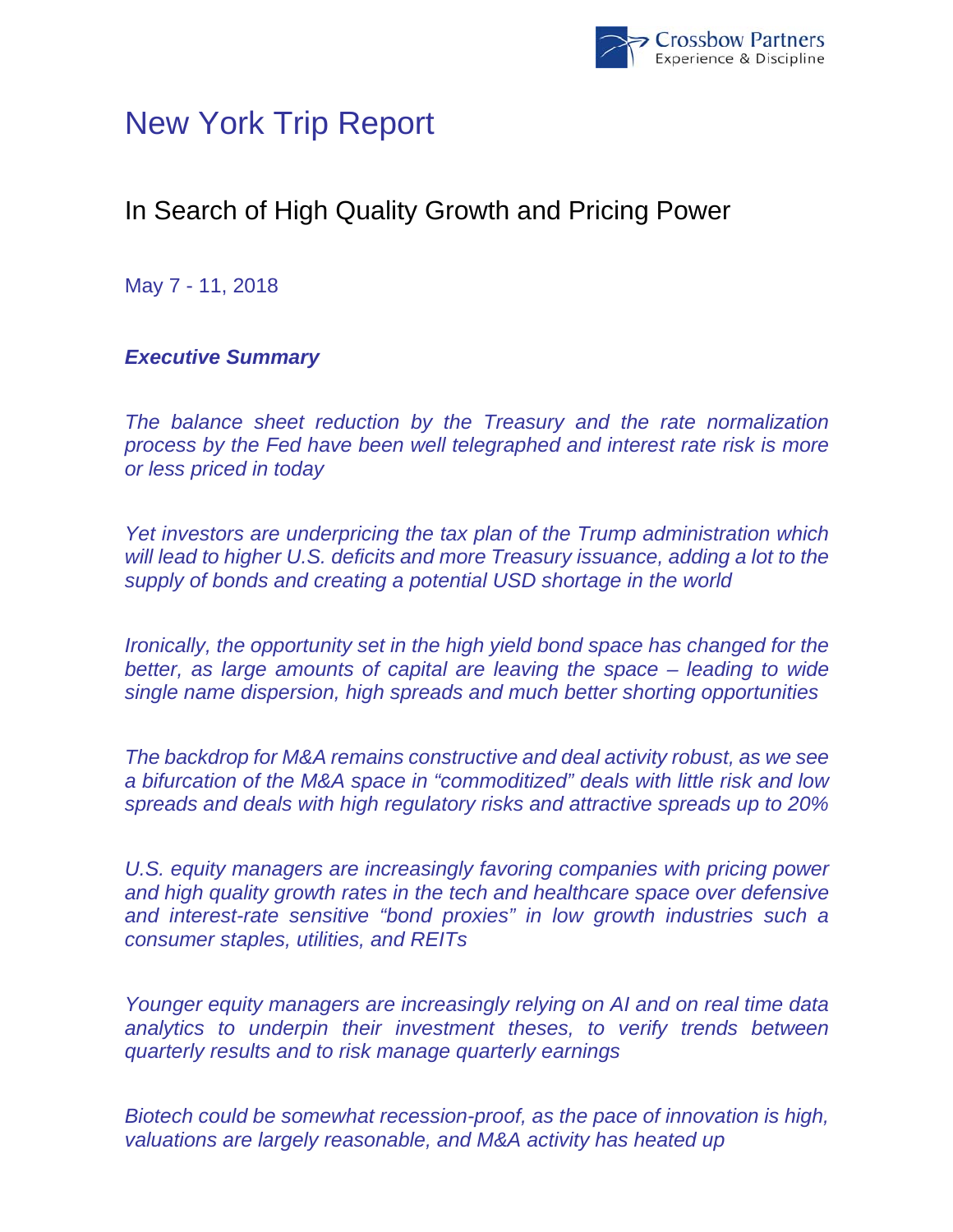### **Transitioning to Mixed and Bumpy Equity Markets**

#### **1. Market Conditions Are Changing Amid Rising Political Risks**

In 2017, the S&P Index traded within a very narrow range and only moved by 1% or more on eight occasions. Investors lived in a "goldilocks" environment where risk assets steadily rose and complacency was rife. Since February 2018, we have already seen twice as many such spikes as last year, while the VIX hit its highest level since August 2015. There are many reasons why volatility should rear its head again: President Trump has taken a tougher stance on trade in 2018, alienating a great number of the American allies and stoking fears about potential trades wars with Europe, China, Canada and Mexico. The rise of the populists in Italy (and Spain) was also not helpful and has awakened concerns about systemic risks of the Italian banks. Data security issues – combined with fears about a potential regulatory backlash - haunt the biggest technology companies that have become the key growth engines of the US stock markets and a growing and important part of the U.S. economy. And, last but not least, investors are anxious to get more familiar with the leadership of Jerome Powell, the new chairman of the Fed.





Source: Bloomberg. PMI data as of March 2018, Bloomberg Recession Probability Index data as of February 2018.

Source: Neuberger Berman, Asset Allocation Committee Outlook 2Q18

While geopolitics remains fragile and political risks are on the rise, global synchronised growth is still sound, even though we are late in the cycle and growth appears to be peaking outside of the US. Yet, there are few signs of a stall. Most hedge fund managers would concur that an imminent recession appears unlikely in the US and that the economic expansion might well last through 2018 or even into early 2019 - given the powerful stimulus provided by the tax reform and the expansive budget that have been approved. But, clearly, investors are worried that the status quo is as good as it gets and that the growth drivers might be plateauing from here.

By contrast, money is pouring into the U.S. economy, providing support for the otherwise wobbly stock market. If current conditions persist, companies are likely to disburse more than \$2.5 trillion this year through a combination of share buybacks, dividends, and M&A.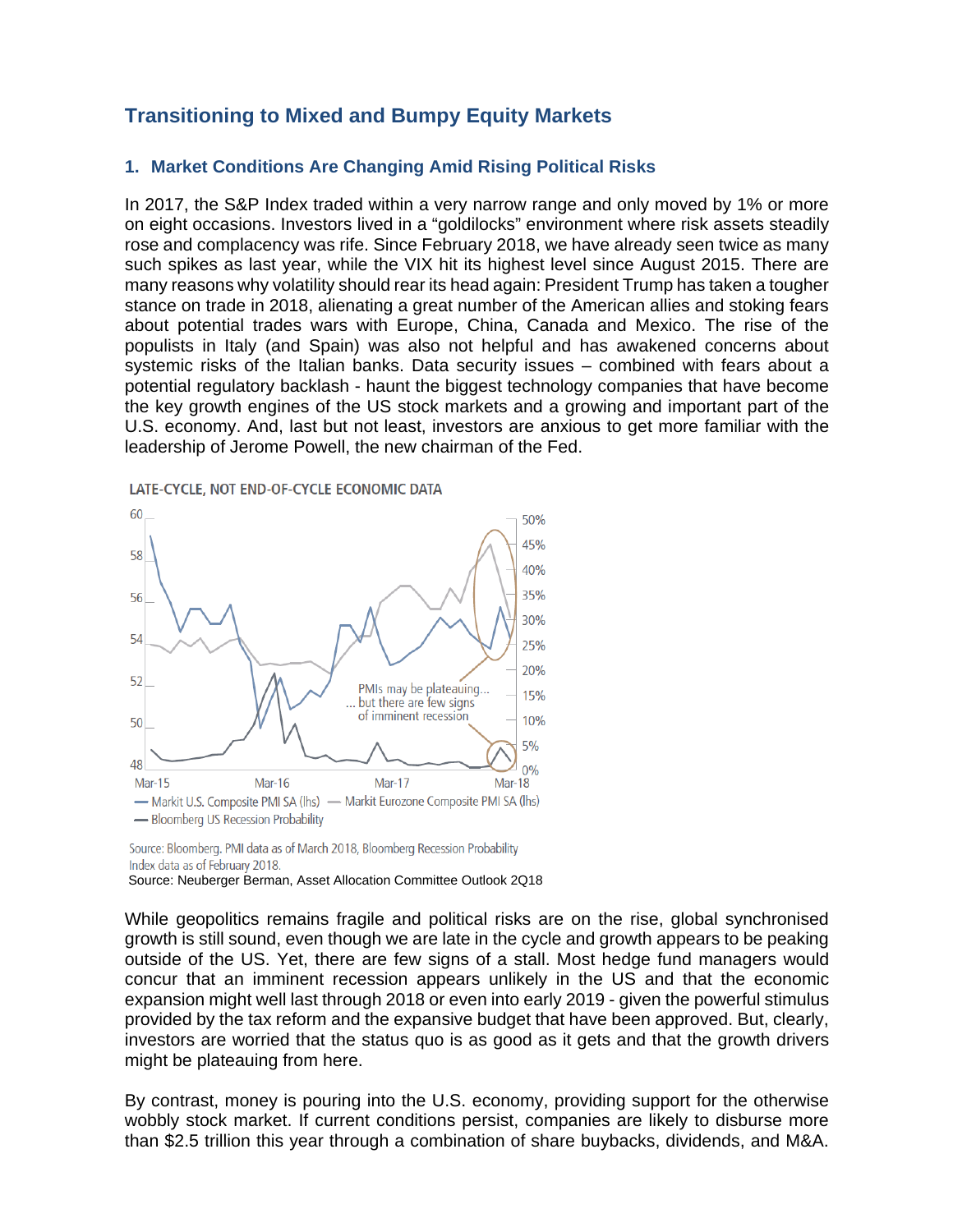Companies are flush with cash and have parked domestically nearly USD 2.5 tn in cash – and probably another USD 3.5 tn overseas - after years of strong grains and thanks to the USD 1.5 bn windfall profits from President Trump's tax reform.



Source: CompuStat, FactSet, Bloomberg, Dealogic, UBS

In addition, analysts expect dividend issuance to top USD 500 bn, buybacks to reach USD 700 to USD 800 bn, and M&A to total about USD 1.3 trillion. Notably cash-rich large cap stocks from the tech and health care sectors announced the highest buybacks. If the numbers pan out, they would equate to about 10 percent of the S&P 500's market cap and 12.5 percent of GDP.

| <b>Stock buybacks</b><br><b><i>SECNBC</i></b> |         |          |  |  |  |
|-----------------------------------------------|---------|----------|--|--|--|
| Sector                                        |         |          |  |  |  |
| <b>Tech</b>                                   |         | \$232.6B |  |  |  |
| <b>Health care</b>                            | \$62.0B |          |  |  |  |
| <b>Staples</b>                                | \$39.0B |          |  |  |  |
| <b>Discretionary</b>                          | \$22.4B |          |  |  |  |
| <b>Industrials</b>                            | \$11.2B |          |  |  |  |
| <b>Energy</b>                                 | \$6.0B  |          |  |  |  |
| <b>Financials</b>                             | \$6.0B  |          |  |  |  |
| <b>Materials</b>                              | \$3.0B  |          |  |  |  |
| <b>Real Estate</b>                            | \$1.6B  |          |  |  |  |
| <b>Utilities</b>                              | \$1.0B  |          |  |  |  |
| <b>Telecom</b>                                | \$0.0B  |          |  |  |  |

SOURCE: EPFR, CompuStat, FactSet, Bloomberg, UBS (stock buybacks by sector, year to date.)

Managers were also pondering whether regulation will hurt mega-cap tech stocks. Tech stocks were among the most volatile parts of the market in 1Q, as investors weighed the risk of privacy and anti-trust concerns. Questions about how Facebook has handled user data have triggered a political backlash - with speculation that tech companies may face more stringent regulations. The industry realizes that data ownership and leakage protection is a big issue and it is actively trying to self-police. Europe has already enacted new regulations to protect users' data (GDPR), but it is too early to say whether similar regulations will find their way to the U.S.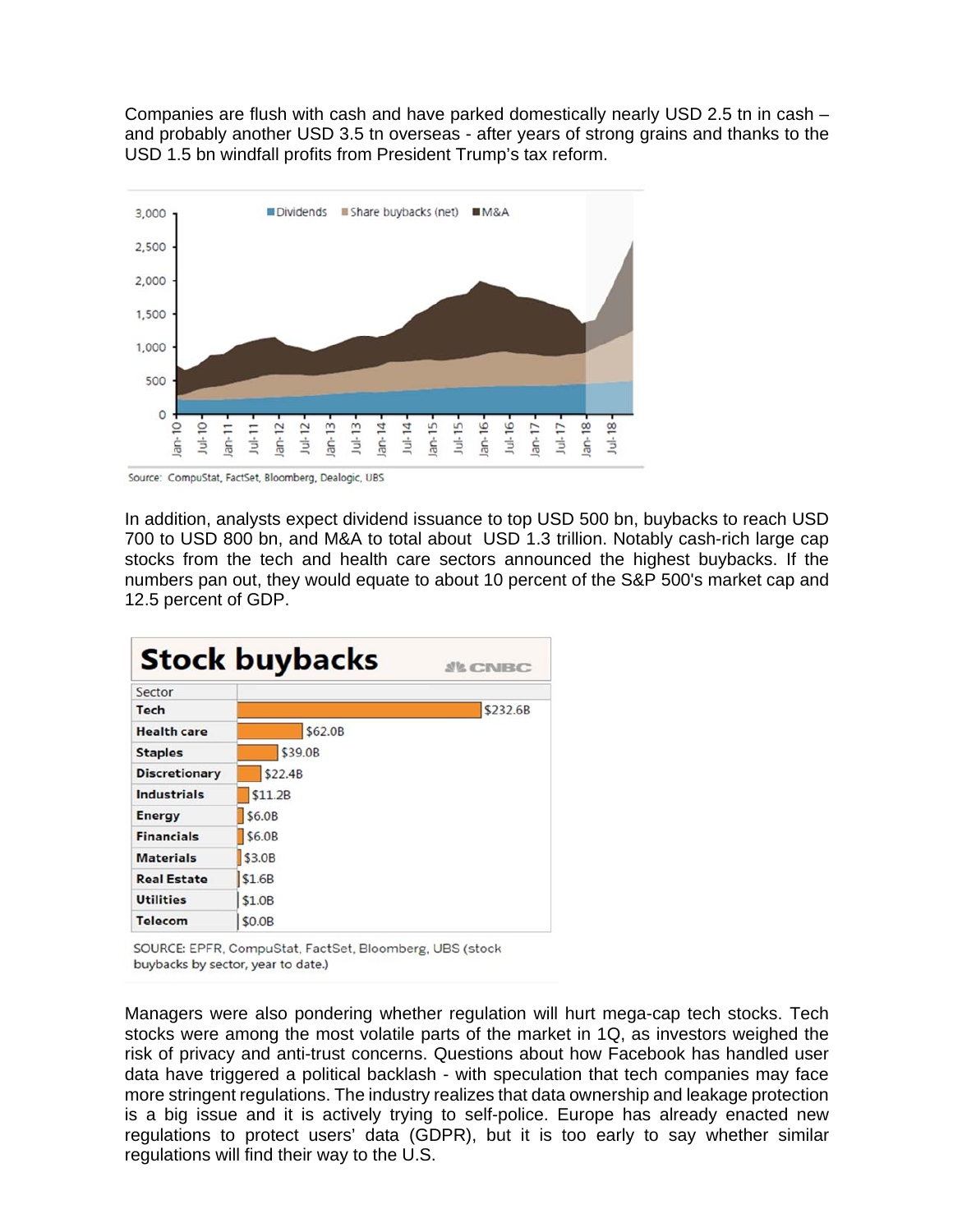For now, most managers believe that the current debate about greater regulation will not be an immediate game-changer for internet companies in terms of users, the data they can gather and their ability to target advertisements – which is central to their growth and to their stock market value. Most users understand that giving access to data is the price they pay for having "free" access to these services. And as users value these platform enough, they tend to move on pretty quickly – even after a massive data leakage such as the data privacy violation by Facebook.

Amazon represents another interesting case, as its dominance seems to be hurting or even crushing "small business" in the U.S, leading to antitrust concerns. One manager believes that there is only a very low regulatory risk for Amazon in the US – despite the recent attacks from President Trump. Amazon's marketplace actually hosts millions of small businesssellers, offering them quality access to the online retail market place. Last year, merchandise sold by those third-party retailers exceeded sales by Amazon itself for the first time. And, online retail is hardly the first existential threat to the Main Street businesses, as consolidation in many areas (i.e. bookstores) has already set in long before Amazon became the dominant force in U.S. retail. The manager also believes that in a weaker economic environment the number of retailers being pushed into bankruptcy would go up fast – even without Amazon, as competition is intense and margins are razor-thin.

In sum, our managers focus on the long-term opportunities for internet companies, but are mindful of these risks. While regulatory risks for internet companies seem to be fairly contained in the US for now, managers weigh these near-term events within the context of their long-term investment theses and seek to tactically manage the risks within their strategy. The real – and bigger - issue, however, could be how these huge platforms can retain user trust and keep their users happy in the long-term.

#### **2. High Quality Growth As Investment Theme**

As we are in the late stage of the economic cycle, most managers believe that high quality growth is a rare commodity and will accordingly be valued highly by investors in an environment of rising interest rates and higher inflation. Thus, high quality growth sectors such as technology and healthcare are expected to trade at a premium, as the superior underlying fundamentals of these sectors outshine the rest of the market thanks to their stronger balance sheets and their higher growth rates. One of our manager claims that this is particularly true, or even more so, for technology stocks. There the secular growth outlook is meaningfully improving, as the sector is buoyed by a large-scale, broad-based, and highly disruptive wave of technological innovation.

| <b>Sector</b>                     | <b>ROIC</b><br><b>LTM</b> | Net Cash %<br><b>Mkt Cap</b> | P/E<br>2019 | Cash Adj P/E<br>2019 | <b>FCF Yield</b><br>2019 |
|-----------------------------------|---------------------------|------------------------------|-------------|----------------------|--------------------------|
| Consumer Discretionary            | 11.2%                     | $-22.4%$                     | 18.8x       | 28.6x                | 5.5%                     |
| <b>Consumer Staples</b>           | 13.3%                     | $-18.9%$                     | 15.6x       | 18.1x                | 6.2%                     |
| Energy                            | 5.8%                      | $-19.1%$                     | 18.7x       | 21.1x                | 5.1%                     |
| Financials                        | 4.5%                      | $-67.5%$                     | 12.0x       |                      |                          |
| <b>Health Care</b>                | 8.7%                      | $-12.3%$                     | 14.4x       | 16.7x                | 6.8%                     |
| <b>Industrials</b>                | 10.8%                     | $-19.4%$                     | 15.7x       | 18.4x                | 6.1%                     |
| Information Technology            | 11.8%                     | 3.2%                         | 16.6x       | 16.9x                | 6.9%                     |
| <b>Materials</b>                  | 8.6%                      | $-17.7%$                     | 15.2x       | 17.9x                | 5.9%                     |
| <b>Real Estate</b>                | 3.7%                      | $-39.5%$                     | 15.6x       | 33.5x                | 3.7%                     |
| <b>Telecommunication Services</b> | 13.1%                     | $-61.9%$                     | 10.3x       | 12.8x                | 10.0%                    |
| Utilities                         | 4.8%                      | $-79.1%$                     | 15.6x       | 21.6x                | $-0.8%$                  |
| <b>S&amp;P 500</b>                | 7.9%                      | $-23.4%$                     | 15.3x       | 19.8x                | 5.3%                     |

Valuation Metrics by Sector, April 2018, source Bloomberg and Alkeon Estimates.